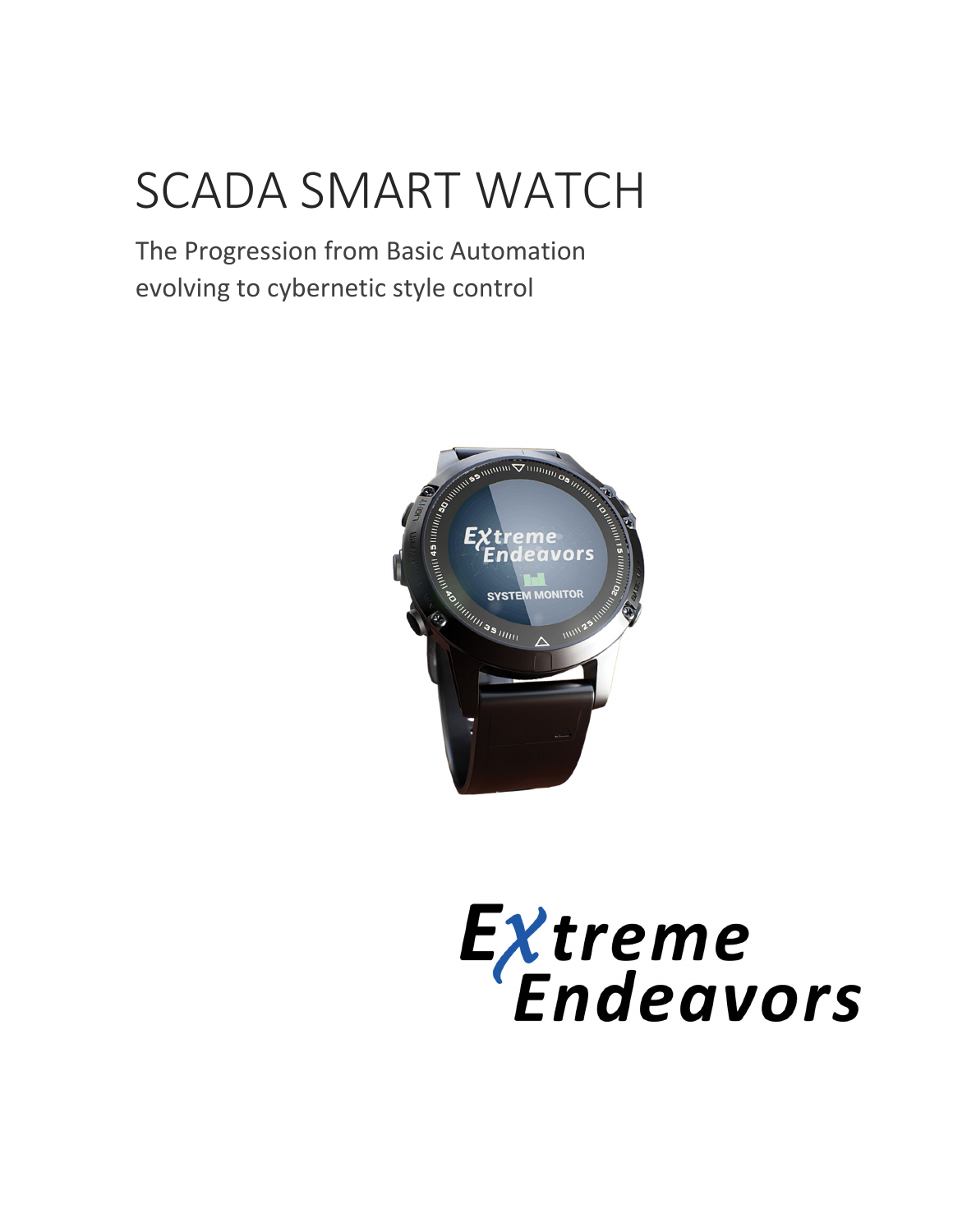

### **Contents**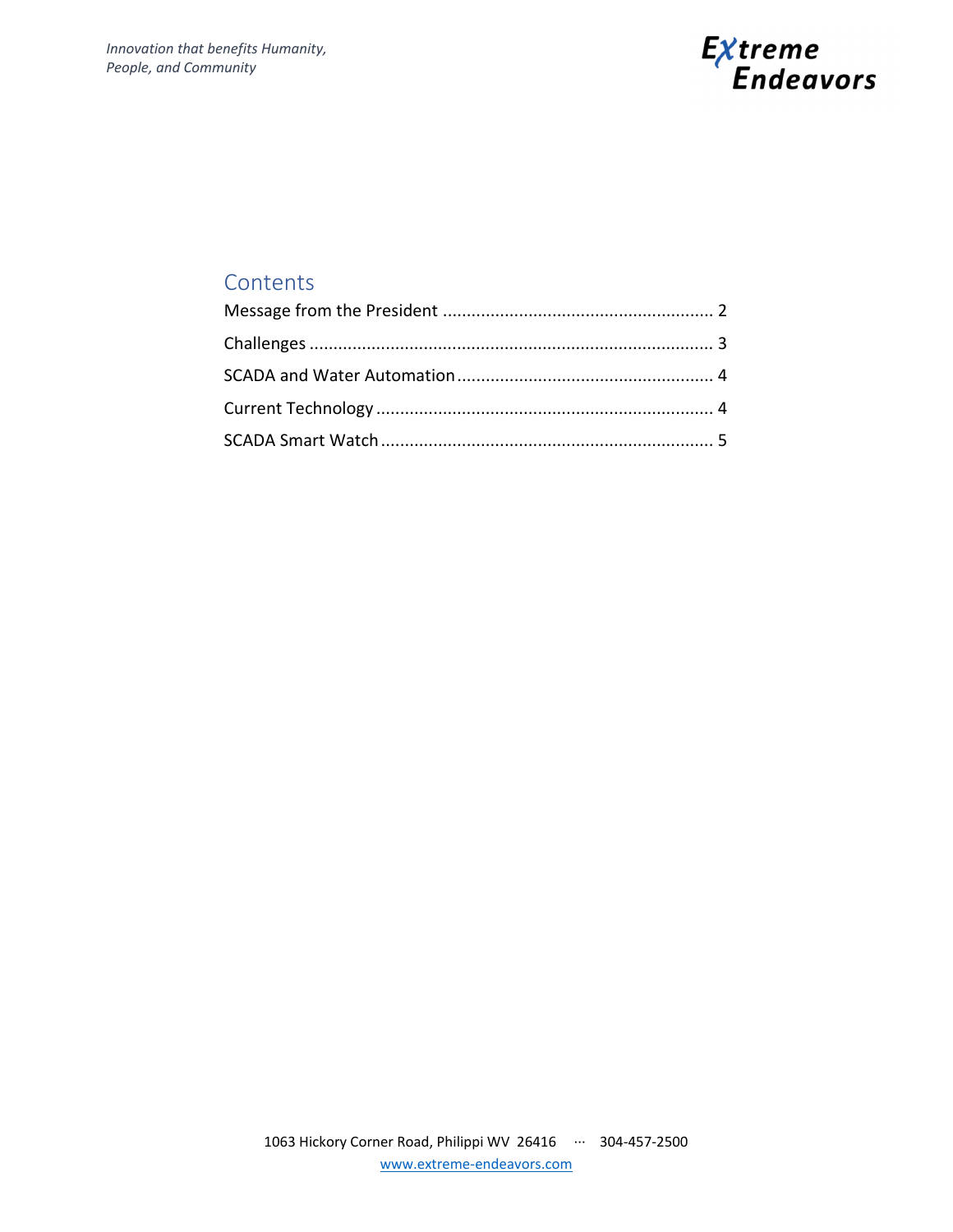

## Message from the President

Throughout the years, automation has made people more efficient and productive in their workplace. Since Ford created the first assembly lines to build new cars, technology has been ever‐ evolving and now automation is being rolled out in the water industry.

Extreme Endeavors has been utilizing IoT systems to automate water control throughout West Virginia since 2004. We work with all major cell phone carriers and regional internet providers and integrate our IoT hardware at tank sites, pump stations, and water production facilities, providing clean drinking water around West Virginia.

Our developments have been funded by the rural water districts themselves, and with each project, we advance the technology to a new level.

We currently have over 1000 IoT Products in the field and Automation software solutions that have superseded all other control systems, yet we know we have only scratched the surface of what can be achieved with the IoT Revolution.

> Mike Masterman President, Extreme Endeavors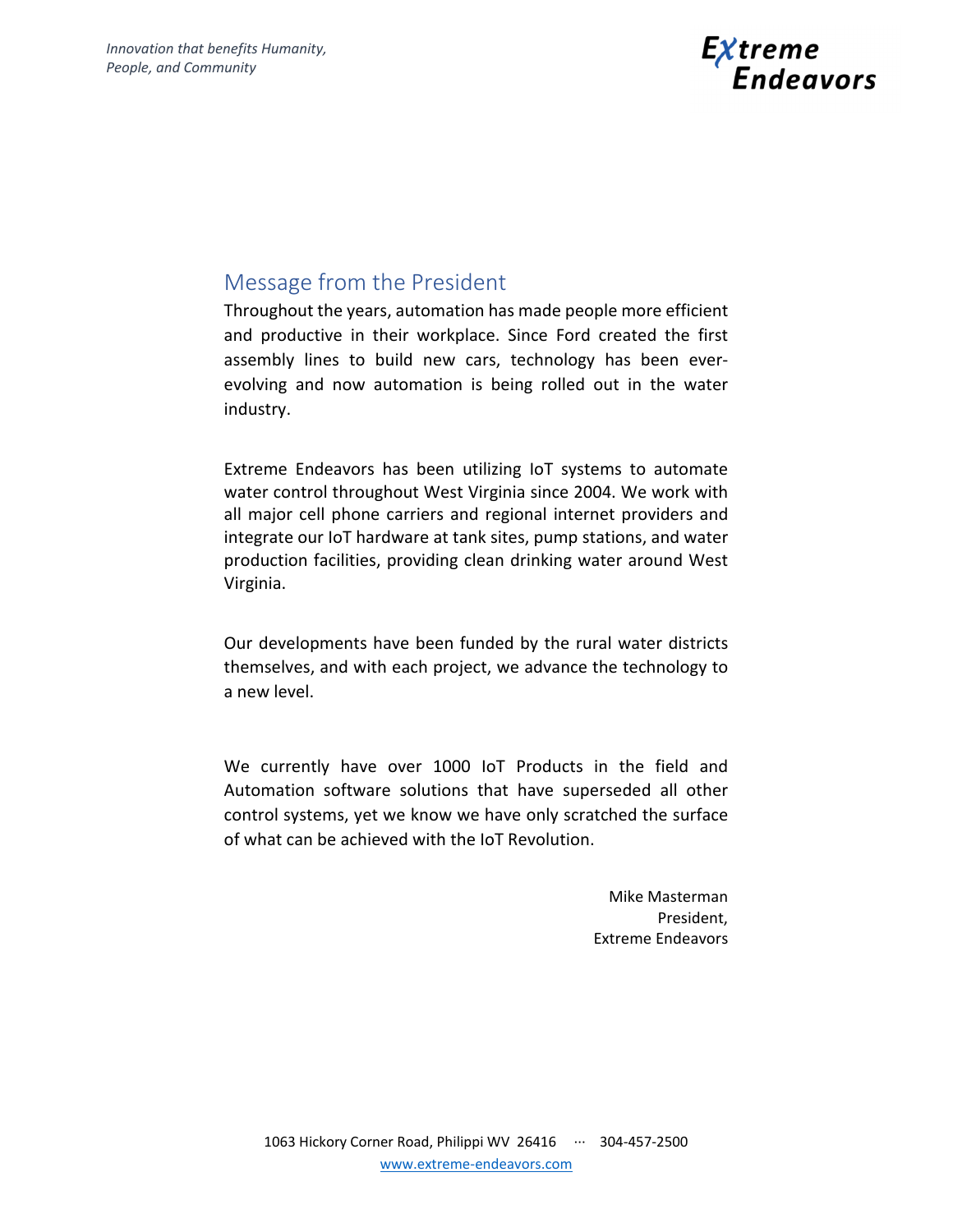

## Challenges

Extreme Endeavors understands the challenges you face as Water Operators.

We know you are expected to work on the repair of a leak, schedule your meter readings, communicate with the public, and make sure your water system is delivering water to its customers all at the same time! So, our goal is simple –

# *Making Your Life Easier!*

We know water operators don't always work in the most glamorous of locations

How many times have water operators been in a 6‐foot‐deep ditch, standing in a foot of water and mud, realizing they need to turn off a pump? Next, they reach into their pocket for their smartphone, either pulling it out and dropping it in the mud or realizing they left it in the truck?

Let's not forget social etiquette. It's not always appropriate to check your phone if you are in an important conversation with someone or a meeting?



*Figure 1: Water Main Break, Typical Scenario Where a Cell Phone is Not Optimal for Use*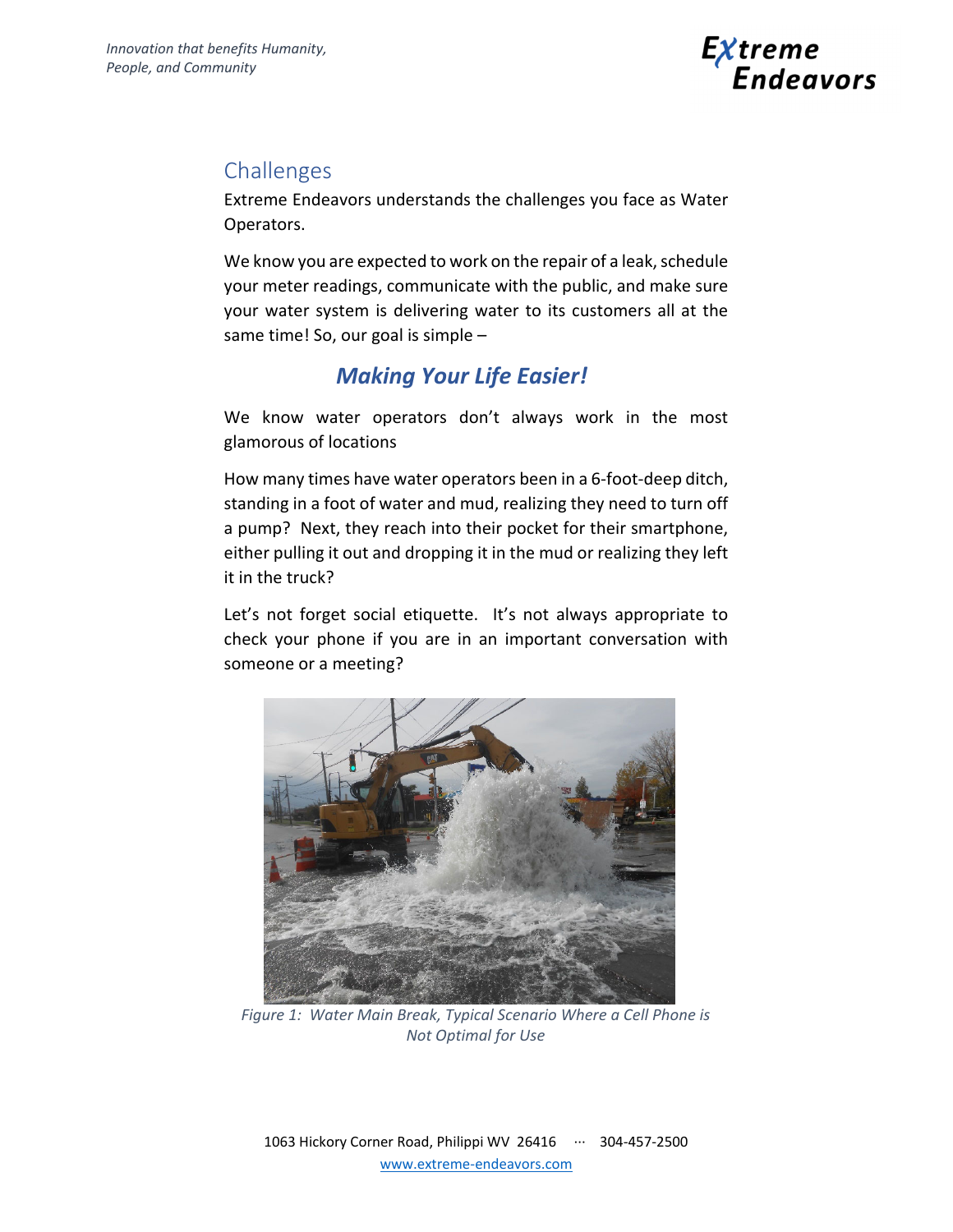

### SCADA and Water Automation

To understand the future of Supervisory Control and Data Acquisition (SCADA), it is important to understand the evolution of computer automation.

It all started with a simple computer controlling a device, based on a sensor or reading. This led to the development of embedded devices, Programmable Logic Controllers (PLCs), with encoded intelligence, enabling automation and the transfer of data to computers.

The power of the internet brought about the rise of the network revolution in automation, allowing information to be published on any website. Bringing costs down and dramatically increasing the functionality of SCADA technology.

Developments in cellular networks have resulted in more flexible applications and provide the mechanism for water operators to monitor their SCADA systems on their cell phones.

Extreme Endeavors is taking the next step in the revolution and driving the human to machine interface further than ever thought possible (unless you were watching a James Bond movie).

## Current Technology

Many water operators have already seen technology evolve. Gone are the days of turning pumps on by hand, new technology means you can now use a simple pressure switch to turn your pumps on, tank levels can be monitored from a computer screen, or to a cell phone interface.